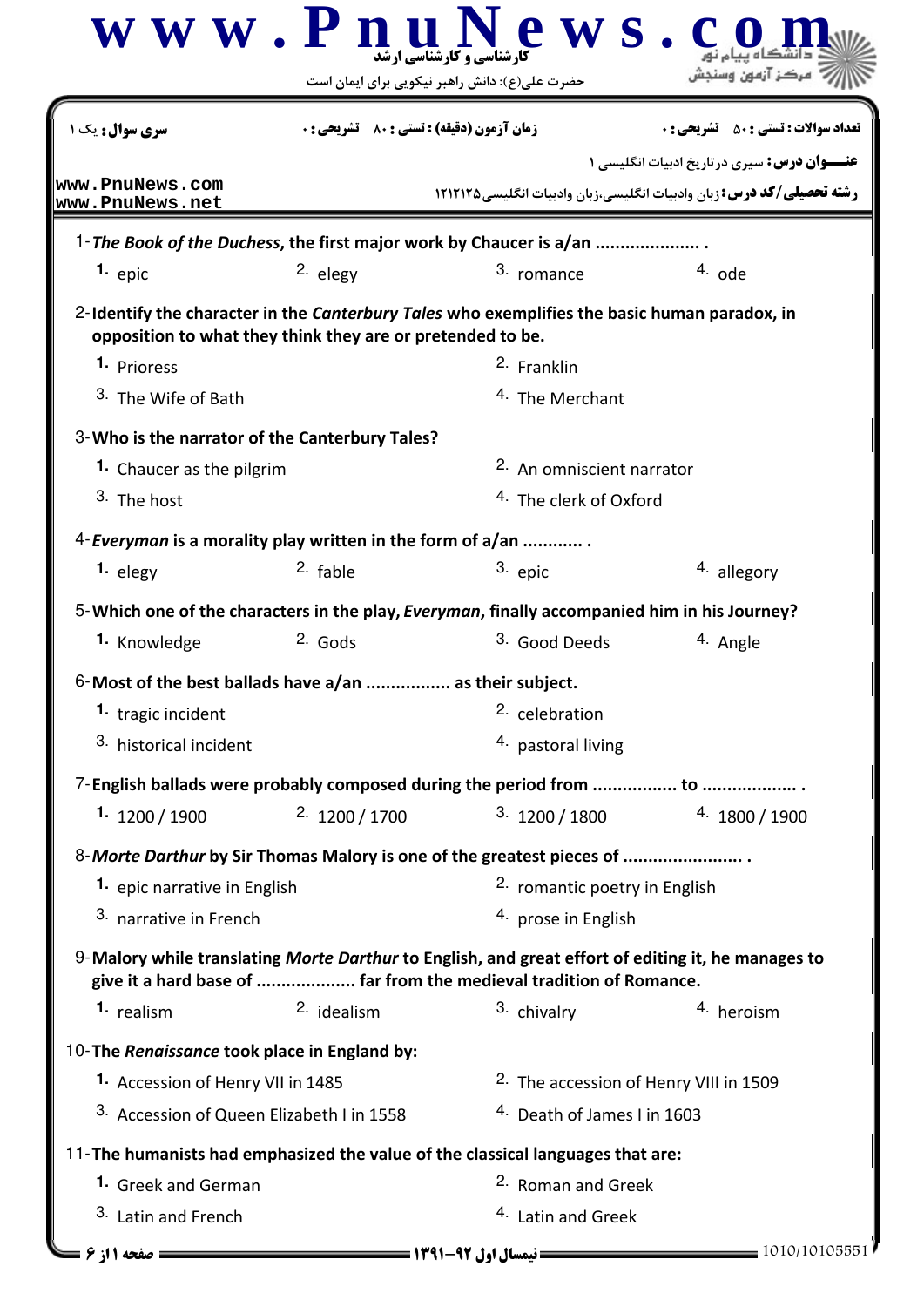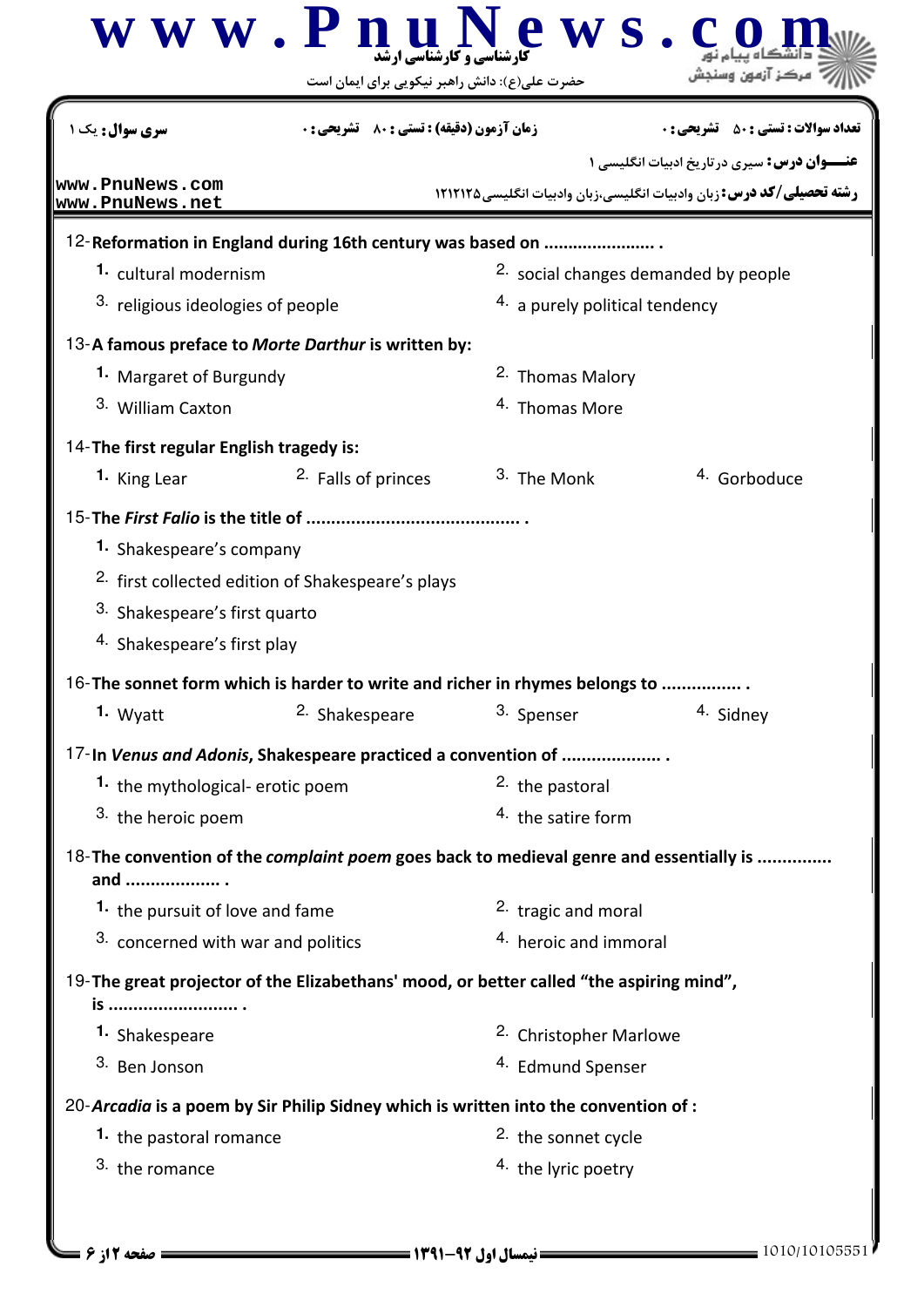| <b>سری سوال :</b> یک                                                                                                                             | <b>زمان آزمون (دقیقه) : تستی : 80 ٪ تشریحی : 0</b> |                                                                                    | <b>تعداد سوالات : تستي : 50 ٪ تشريحي : 0</b>        |  |
|--------------------------------------------------------------------------------------------------------------------------------------------------|----------------------------------------------------|------------------------------------------------------------------------------------|-----------------------------------------------------|--|
|                                                                                                                                                  |                                                    |                                                                                    | <b>عنـــوان درس:</b> سیری در تاریخ ادبیات انگلیسی ۱ |  |
| www.PnuNews.com<br>www.PnuNews.net                                                                                                               |                                                    | رشته تحصیلی/کد درس: زبان وادبیات انگلیسی،زبان وادبیات انگلیسی،۱۲۱۲۱۲۵              |                                                     |  |
| 21-In his critical prose, The Defense of poesy and An Apology for poetry, Spenser points out the<br>antiquity of poetry, and its prestige in the |                                                    |                                                                                    |                                                     |  |
| 1. English poetry                                                                                                                                | <sup>2.</sup> modern world                         | <sup>3.</sup> Elizabethan era                                                      | 4. ancient world                                    |  |
| 22-The greatest nondramatic poet of the English Renaissance is:                                                                                  |                                                    |                                                                                    |                                                     |  |
| 1. Shakespeare                                                                                                                                   |                                                    | 2. Sir Philip Sidney                                                               |                                                     |  |
| <sup>3</sup> Gabriel Harvey                                                                                                                      |                                                    | <sup>4.</sup> Edmund Spenser                                                       |                                                     |  |
| 23-Which one of the literary works mentioned below is a romantic epic?                                                                           |                                                    |                                                                                    |                                                     |  |
| <sup>1</sup> The Arcadia                                                                                                                         | <sup>2.</sup> The Faerie Queen                     |                                                                                    |                                                     |  |
| 3. Romeo and Juliet                                                                                                                              |                                                    | <sup>4.</sup> Venus and Adonis                                                     |                                                     |  |
| 24- The Shepheardes Calender is a poem by Spenser which discusses the theme of:                                                                  |                                                    |                                                                                    |                                                     |  |
| 1. the nature in time                                                                                                                            |                                                    |                                                                                    |                                                     |  |
| <sup>2</sup> the poet in time                                                                                                                    |                                                    |                                                                                    |                                                     |  |
|                                                                                                                                                  |                                                    | 3. the problem of poetry in modern life and the responsibility of the poet in time |                                                     |  |
| 4. the appropriate sign of the zodiac for each month                                                                                             |                                                    |                                                                                    |                                                     |  |
| 25-Among the Shakespeare's plays entitled below which one is a Romantic comedy?                                                                  |                                                    |                                                                                    |                                                     |  |
| 1. Twelfth Night                                                                                                                                 |                                                    | <sup>2.</sup> A Midsummer Night's Dream                                            |                                                     |  |
| 3. The Merchant of Venice                                                                                                                        |                                                    | <sup>4.</sup> Love's Labor's Lost                                                  |                                                     |  |
| 26-Identify the extract below:<br>When I do count the clock that tells the time<br>And see the brave day sunk in hideous night                   |                                                    |                                                                                    |                                                     |  |
| 1. From Amoretti by Spenser                                                                                                                      |                                                    | <sup>2.</sup> From Astrophel and Stella by Sidney                                  |                                                     |  |
| 3. From popular Ballads, anonemous                                                                                                               |                                                    | 4. Shakespeare's sonnet                                                            |                                                     |  |
| 27-Structurally, King Lear has two plots, both discuse the:                                                                                      |                                                    |                                                                                    |                                                     |  |
| 1. relationship between parents and children                                                                                                     |                                                    |                                                                                    |                                                     |  |
| 2. relationship between people                                                                                                                   |                                                    |                                                                                    |                                                     |  |
| 3. relationship between the king and the nation                                                                                                  |                                                    |                                                                                    |                                                     |  |
| 4. relationship between the king and the neighboring countries                                                                                   |                                                    |                                                                                    |                                                     |  |
| 28-The outbreak of civil war in England took place throughout the reign of:                                                                      |                                                    |                                                                                    |                                                     |  |
|                                                                                                                                                  |                                                    | <sup>2.</sup> King Charles II                                                      |                                                     |  |
| 1. King James I                                                                                                                                  |                                                    |                                                                                    |                                                     |  |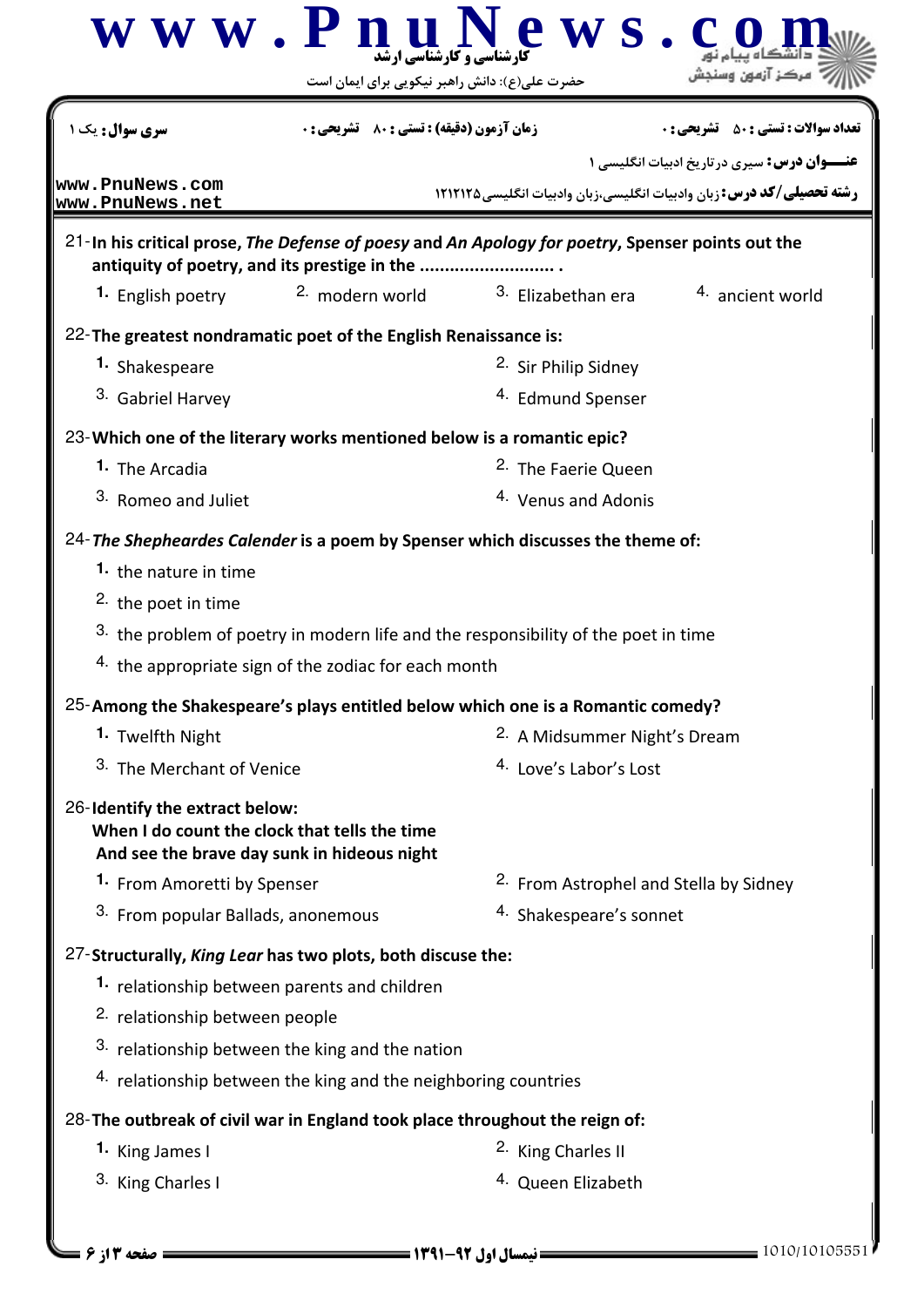|                                                                                                                                                                                                                                                                                                                                                                                       | $\overline{\mathbf{w}}$ $\mathbf{w}$ $\mathbf{w}$ . $\mathbf{P}$ $\mathbf{n}$ $\mathbf{u}$ $\mathbf{v}$<br>حضرت علی(ع): دانش راهبر نیکویی برای ایمان است | ews.                                                                              |                                                                                                                             |
|---------------------------------------------------------------------------------------------------------------------------------------------------------------------------------------------------------------------------------------------------------------------------------------------------------------------------------------------------------------------------------------|----------------------------------------------------------------------------------------------------------------------------------------------------------|-----------------------------------------------------------------------------------|-----------------------------------------------------------------------------------------------------------------------------|
| <b>سری سوال :</b> یک                                                                                                                                                                                                                                                                                                                                                                  | <b>زمان آزمون (دقیقه) : تستی : 80 ٪ تشریحی : 0</b>                                                                                                       |                                                                                   | <b>تعداد سوالات : تستي : 50 ٪ تشريحي : 0</b>                                                                                |
| www.PnuNews.com<br>www.PnuNews.net                                                                                                                                                                                                                                                                                                                                                    |                                                                                                                                                          |                                                                                   | <b>عنـــوان درس:</b> سیری در تاریخ ادبیات انگلیسی ۱<br>رشته تحصیلی/کد درس: زبان وادبیات انگلیسی،زبان وادبیات انگلیسی۱۲۱۲۱۲۵ |
| 29-The characteristic forms of literature under Elizabeth were courtly that means:<br>1. Loyalty to the national monarch<br>3. Obedience to the Roman church<br><sup>4.</sup> Loyalty to the Roman literature                                                                                                                                                                         | <sup>2.</sup> Loyalty to the national monarch and obedience to the national church                                                                       |                                                                                   |                                                                                                                             |
| 30-Which one of the poets mentioned below is a Cavalier Poet?                                                                                                                                                                                                                                                                                                                         |                                                                                                                                                          |                                                                                   |                                                                                                                             |
| 1. Donne                                                                                                                                                                                                                                                                                                                                                                              | 2. Vaughan                                                                                                                                               | 3. Jonson                                                                         | 4. Milton                                                                                                                   |
| 1. religious sonnets<br>3. political sonnets<br>32-During the twenty years of Puritan rule the closet drama was at vouge, why?<br>1. because most of the theaters were closed<br>3. hardly anything was written for the stage<br>4. the closet drama was favourable<br>33-Among the mentioned literary forms below which one was a well-developed form by the end of<br>17th century? | <sup>2.</sup> because most of the old actors and playwrights died                                                                                        | <sup>2.</sup> social and political sonnets<br>4. religious and political sonnets  |                                                                                                                             |
| 1. Satire                                                                                                                                                                                                                                                                                                                                                                             | 2. allegory                                                                                                                                              | 3. dramatic poetry                                                                | 4. sonnet                                                                                                                   |
| 34-The term "conceited" style is related to the  school of poetry.<br>1. romantic<br>35-Ben Jonson's comedies are known as<br><b>1.</b> Romantic comedies<br>3. comedies of humors<br>36-Jonson's classical tragedy is known as:<br>1. volpone                                                                                                                                        | 2. metaphysical<br>2. Sejanus                                                                                                                            | 3. Cavalier<br>2. sentimental comedies<br>4. comedy of manner<br>3. The Alchemist | 4. Spenserian<br>4. the penshart                                                                                            |
| 37-The Temple is a volume of poems written by<br><sup>1.</sup> Andrew Marvell                                                                                                                                                                                                                                                                                                         | <sup>2.</sup> Henry Vaughan                                                                                                                              | 3. John Donne                                                                     | <sup>4.</sup> George Herbert                                                                                                |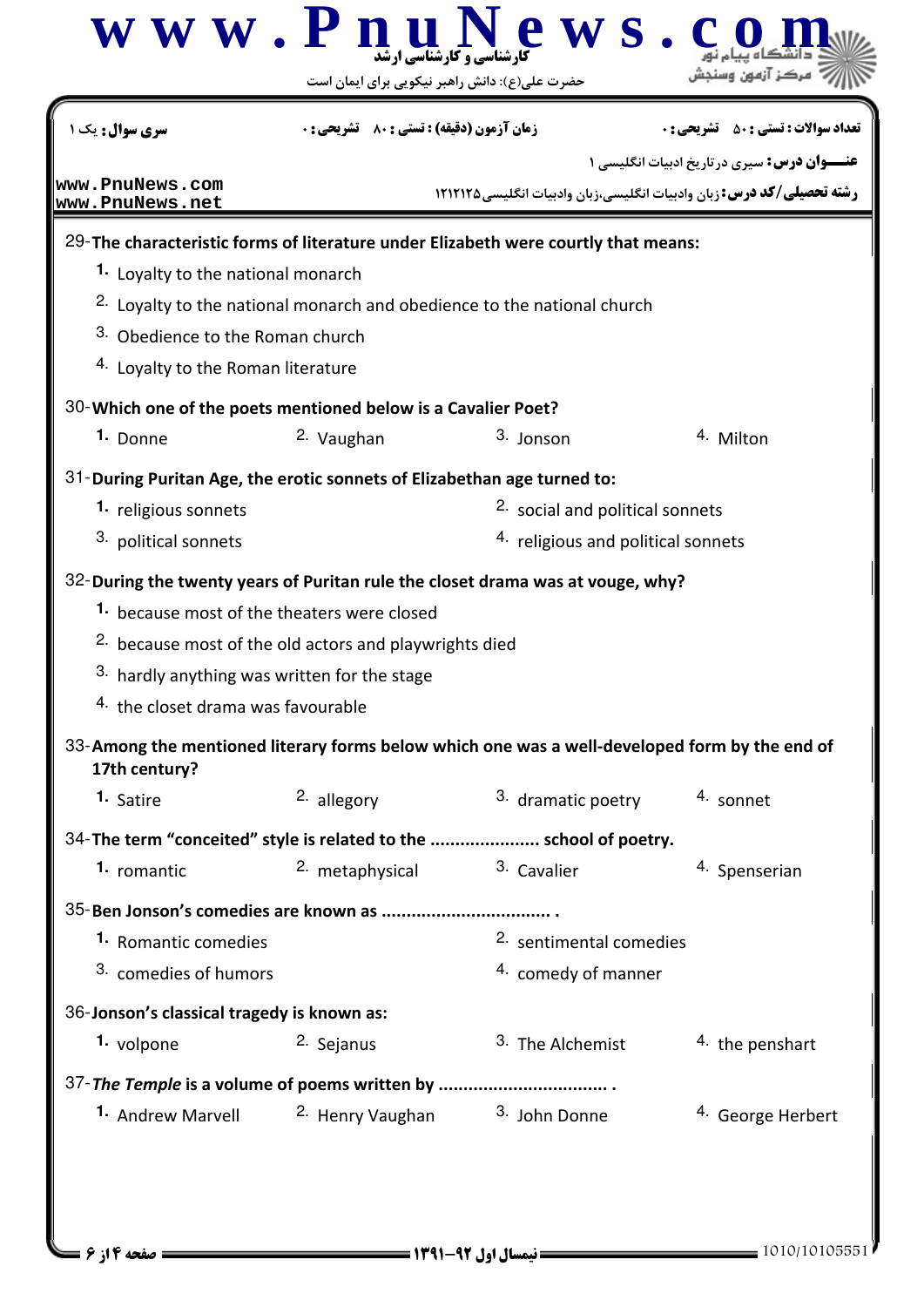| <b>سری سوال :</b> یک ۱                                                                                                                                      | <b>زمان آزمون (دقیقه) : تستی : 80 ٪ تشریحی : 0</b>                                           | <b>تعداد سوالات : تستي : 50 ٪ تشريحي : 0</b>                                |  |
|-------------------------------------------------------------------------------------------------------------------------------------------------------------|----------------------------------------------------------------------------------------------|-----------------------------------------------------------------------------|--|
| www.PnuNews.com                                                                                                                                             |                                                                                              | <b>عنـــوان درس:</b> سیری درتاریخ ادبیات انگلیسی ۱                          |  |
| www.PnuNews.net                                                                                                                                             |                                                                                              | <b>رشته تحصیلی/کد درس:</b> زبان وادبیات انگلیسی،زبان وادبیات انگلیسی1۲۱۲۱۲۵ |  |
| 38-Identify the extract:<br>Happy those early days!<br>When I shined in my angel infancy<br>Before I understood this place<br>Appointed for my second race, |                                                                                              |                                                                             |  |
| 1. The Retreat by Henry Vaughan                                                                                                                             | <sup>2.</sup> Mourning by Andrew Marwell                                                     |                                                                             |  |
| 3. Virtue by George Herbert                                                                                                                                 | 4. The apparition by John Donne                                                              |                                                                             |  |
| come                                                                                                                                                        | 39-At the end of the poem, To his Coy Mistress by Marwell the lovers could triumphantly over |                                                                             |  |
| $2.$ love<br>1. $fate$                                                                                                                                      | 3. each other                                                                                | 4. time                                                                     |  |
| 40-What is the theme of Milton's epic Paradise Regained?                                                                                                    |                                                                                              |                                                                             |  |
| 1. Creation                                                                                                                                                 |                                                                                              | <sup>2.</sup> Christ's temptation in the Wilderness                         |  |
| 3. man's disobedience                                                                                                                                       | 4. paradise                                                                                  |                                                                             |  |
| 41-Samson Agonistes by Milton is a                                                                                                                          |                                                                                              |                                                                             |  |
| 1. traditional tragedy                                                                                                                                      | 2. romantic epic                                                                             |                                                                             |  |
| 3. closet tragedy                                                                                                                                           | 4. classical epic                                                                            |                                                                             |  |
| 42-1660 marked the                                                                                                                                          |                                                                                              |                                                                             |  |
| 1. Execution of Charles I                                                                                                                                   | 2. Literary period called Restoration                                                        |                                                                             |  |
| 3. Restoration of Charles II                                                                                                                                |                                                                                              | 4. Restoration of Charles I                                                 |  |
|                                                                                                                                                             |                                                                                              |                                                                             |  |
| 1. $\text{king}$                                                                                                                                            | 3. commerce<br>2. church                                                                     | 4. laborers                                                                 |  |
| 44- What did the Skeptic argue?                                                                                                                             |                                                                                              |                                                                             |  |
|                                                                                                                                                             | 1. faith is not necessarily enough for accepting the mysteries of Christian religion         |                                                                             |  |
| 2. ideas about art and the conduct of life                                                                                                                  |                                                                                              |                                                                             |  |
| 3. about the modern system of ministerial goverment                                                                                                         |                                                                                              |                                                                             |  |
| 4. reliable knowledge is an impossibility                                                                                                                   |                                                                                              |                                                                             |  |
| 45-The Neo- classical period is also known as Augustan Age, why?                                                                                            |                                                                                              |                                                                             |  |
|                                                                                                                                                             | 1. because it was strongly influenced by the writer of the reign of Augustus Caesar          |                                                                             |  |
|                                                                                                                                                             | <sup>2.</sup> because it was contemporary to the reign of Augustus Caesar                    |                                                                             |  |
|                                                                                                                                                             | 3. because Augustus Caesar was a influential figure on Roman literature                      |                                                                             |  |
|                                                                                                                                                             | 4. Roman writers chose this title to the glory of their Emperor                              |                                                                             |  |